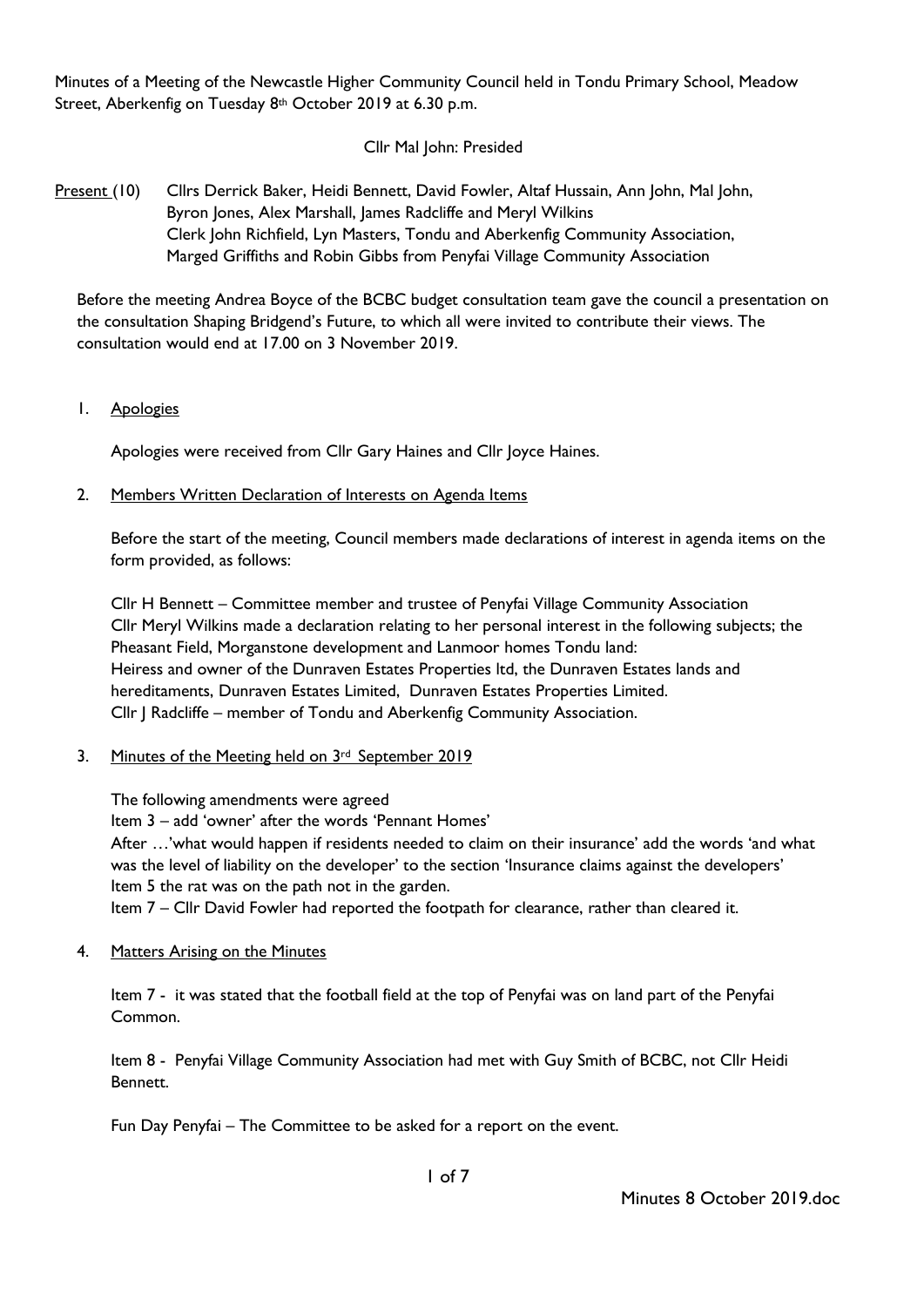# 5. Report on Police Matters (including pavement parking)

The Clerk would ask the Inspector to request the PCSO attend Community Council meetings.

Cllr Alex Marshall reported on an initiative from Living Streets to try to eliminate pavement parking, to enable people to walk on pavements without cars parked there. It was agreed that the Community Council back the campaign. Cllr Alex Marshall would supply information.

# 6. County Borough Councillors

# (a) County Borough Councillor for Penyfai

Cllr Altaf Hussain reported on the following matters:

## Local Democracy & Boundary Commission Report for Bridgend

The Report had recently been published and the Commission had recommended that the existing arrangements for Penyfai and Aberkenfig be retained, which view the Community Council had supported.

## Lighting Contractors

Cllr Hussain and Cllrs Mal John and Alex Marshall had attended the Festival Lighting contractors meeting at the Pheasant.

## Site Visit

Cllr Hussain had attended a site visit with a resident who had concerns about the footpath, fly tipping and issues with welfare of horses. The appropriate BCBC departments had been informed. A visit from the Animal Health and Welfare Officer was scheduled.

## Meeting with Morganstone, developers contractors at Hillside.

Cllr Hussain and other Councillors attended the meeting held by Morganstone to listen to the concerns of the residents.

## Flooding

Cllr Hussain attended a meeting with Mr Rhodri Davies Planning Department, and the Chair of the BCBC Planning Committee to review recent flooding of properties in Clos Ty Smyrna Mr Davies addressed all issues raised in correspondence and attended the site. Another meeting had been arranged and channels of communication remained open to try to resolve this difficult situation. The Clerk had circulated the response that Cllr Hussain had received.

The Community Council would again make representations to Cllr Huw David and Jonathan Parsons, Head of Planning, noting that there had been a series of problems and that this was not the first incident associated with this development. The Community Council would back the residents, and await the outcome of Cllr Hussain's meeting with Mr Davies next week.

Cllr Hussain had also asked BCBC for their contingency plans on the flooding, but had received no response. He had asked what plans there were for dealing with the implications for the other residents.

Cllr Meryl Wilkins stated that she was dissatisfied by the response from Mr Rhodri Davies.

Cllr Heidi Bennett was thanked for her support to the residents.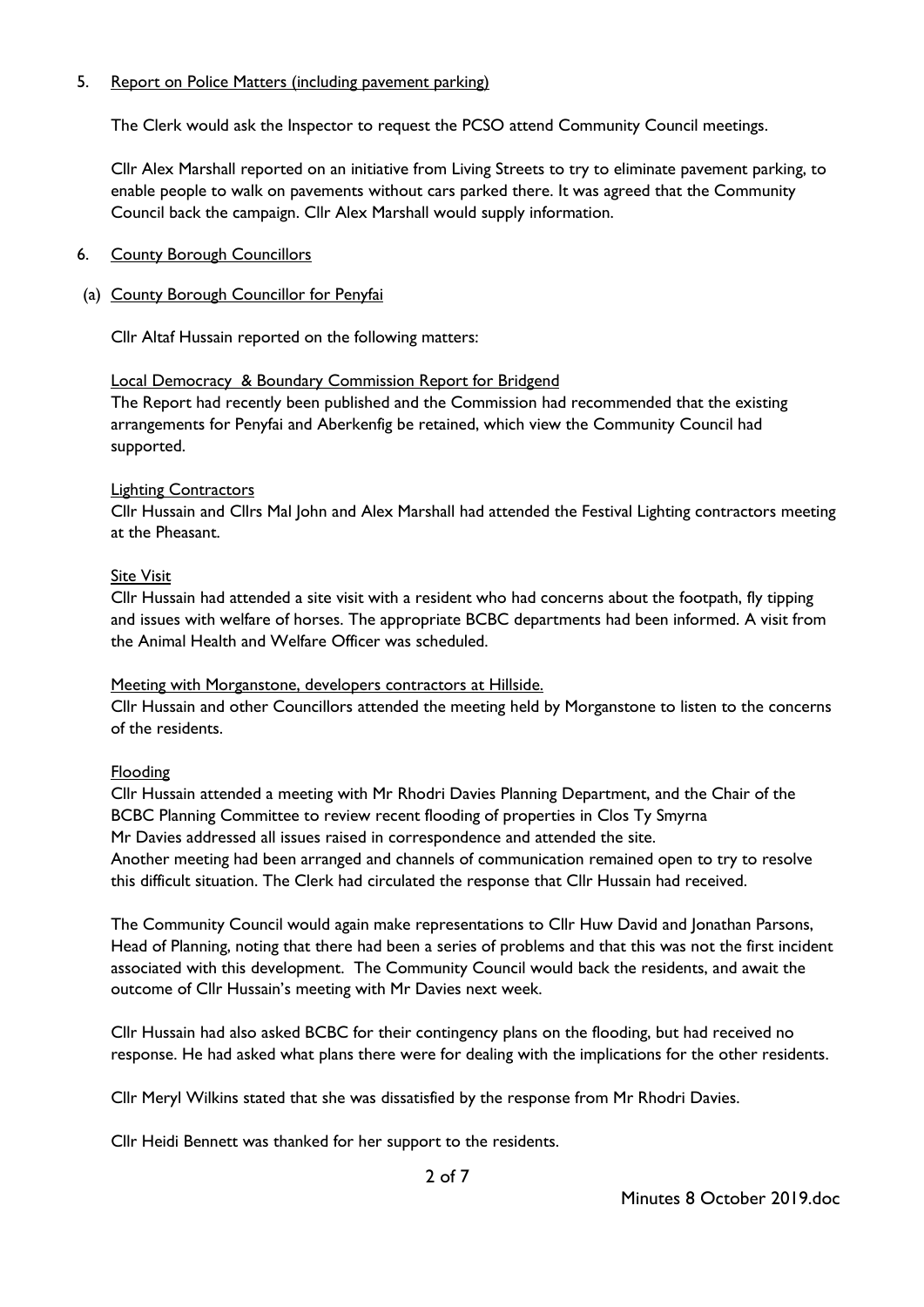# Overgrown Hedge

Concerns about an overgrown hedge on the lane between Clos y Talcen and Plas Ty Mawr had been referred to the BCBC for action.

Cllr Hussain was thanked for his report.

(b) County Borough Councillor for Aberkenfig

Cllr James Radcliffe reported on the following matter:

## Access to the Park at the top of Coronation Street.

Cllr Radcliffe had arranged for the BCBC officers visit the park to replace the gates with some that were more suitable for access.

Cllr Radcliffe was thanked for his report.

## 7. Maintenance Committee Report

### (a) Woodlands Work Programme and Footpaths

Cllr Alex Marshall reported that a written Tree Report had been received from the Consultant Mr Stephen Lucocq. The report contained details of trees recommended to be removed for safety.

4 contractors had been contacted about the work needed– and a response received from Mr Anstee. Quote to follow.

Cllr Altaf Hussain mentioned that he had not visited the Community Woodland. He planned to view the woods with Cllr Alex Marshall.

## (b) Japanese Knotweed Treatment

The contractor The Tree Surgeons Ltd had attended on site last week to re-treat affected areas. Significant progress was noted since the last treatment.

A resident in Pleasant View was concerned about knotweed affecting him. It was noted that the source of the knotweed affecting him was from the property called the Moulders, and not the woodlands.

## (c) Planting of Daffodil Bulbs

The daffodils had now been planted, with photos taken to show what had been done. Matt Scott had carried out the work, Mrs Jan Brady, Court Colman residents, had received some bulbs to plant in Court Colman.

## **Footpath**

Llanmoor Homes in Tondu had promised to go back to look again at the footpath that floods. However they had not yet done so. Clerk to email, Cllr A Marshall to telephone.

The report of the Maintenance Committee was received and adopted.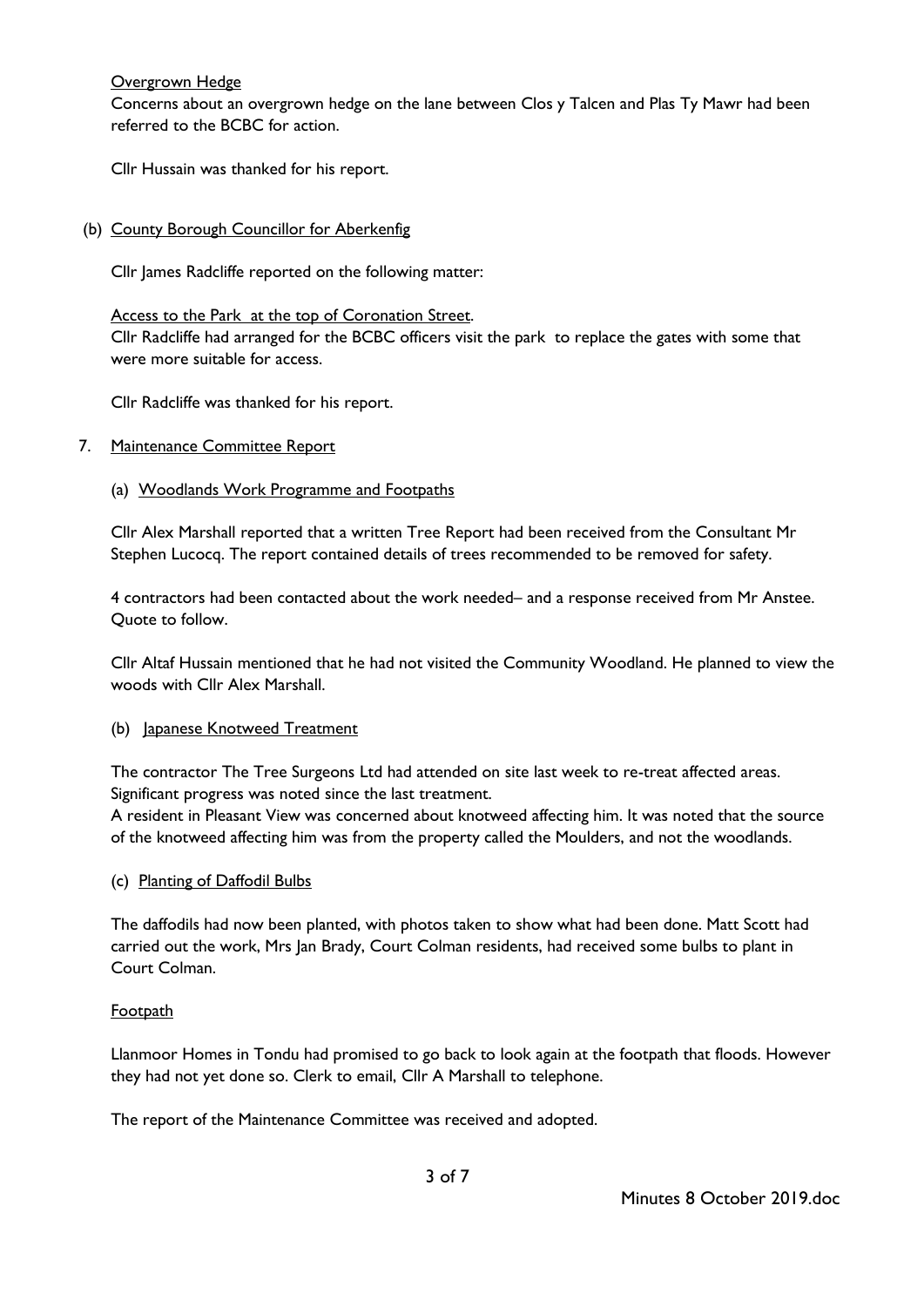# 8. Christmas Lights Arrangements 2019-2020

The Council considered a report on the quotations that had been received for provision of Christmas lights this year. It was agreed to allocate the work as follows:

## **Plantscape**

Pentrefelin Tondu - for Solar Christmas trees on lampposts where permission had granted by County Highways.

### **Centregreat**

### Penyfai

- Supply 25 ft Christmas tree on common install and decorate with NHCC LED festive harness, connect and set working including removal after 6 January. and store lights

- Lights on dead tree at Penyfai Church overlooking Protheroe Avenue Illuminate and remove lights and store

8 lighting features onto street lighting columns in Penyfai as previously utilised

### Tondu

- Lights at the Tondu Methodist living Tree, illuminate and remove lights and store after.

### **Floodlighting and Electrical Services**

#### Aberkenfig

All Aberkenfig lights install and remove and store, to include the lighting around the living tree on the Square.

Prices in accordance with quotations received.

## 9. Finance and Policy

#### (a) Accounts for Payment

| Bridgend Town Council (empty bins)            | 2,080.00 | (201690) |
|-----------------------------------------------|----------|----------|
| Stephen D Lucocq (tree survey)                | 830.00   | (201691) |
| BCBC (bus shelter clean)                      | 59.63    | (201692) |
| The Tree Surgeons Ltd (knotweed treatment)    | 720.00   | (201693) |
| Cllr A Marshall (reimbursement for daffodils) | 191.93   | (201694) |

#### (b) Budget Update for second quarter of financial year

The Council received the usual report for the second quarter of the year that itemised every payment and item of income analysed by budget heading, which provided comprehensive detail on the council's financial position.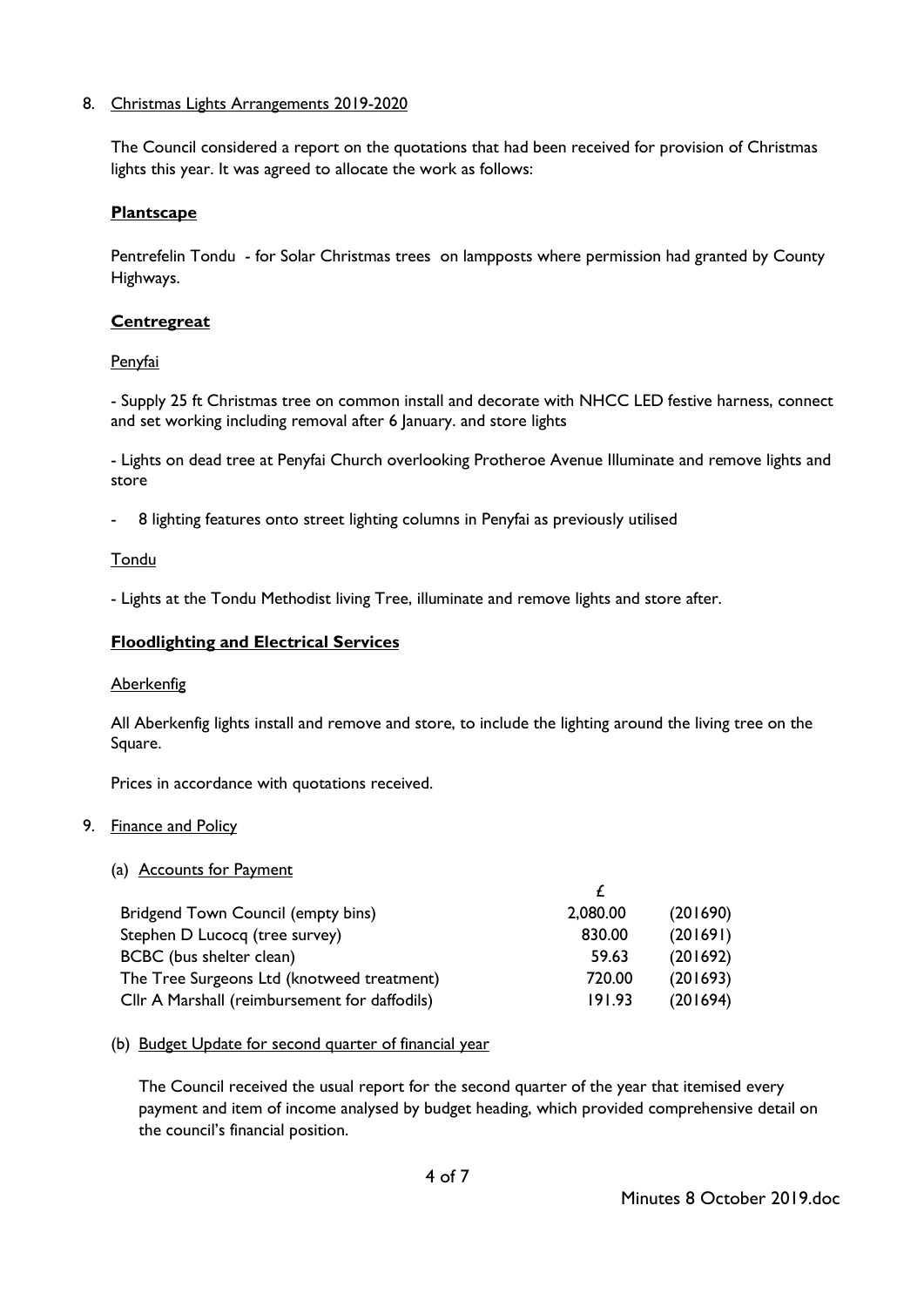## (c) Close of Audit 2019

The Clerk advised that BDO the auditors had not yet issued their opinion.

# (d) Council as Employer - One Voice Wales recommended Updated Clerk's Contract

The Clerk had circulated copies of the updated recommended contract for a Clerk which had been supplied by One Voice Wales.

Councillor Heidi Bennett stated that the One Voice Wales contract was not up to date, and she could guide the Council on the options. It was also agreed to contact ACAS for examples from their website and for a working group of Councillors, (Cllrs Mal John, Chair, Cllr Altaf Hussain, Deputy Chair, Cllr Heidi Bennett and Cllr Byron Jones) to meet as a group to plan how to agree an up to date Clerk's contract.

## (e) Note from the BCBC on engagement with social media for Councillors

Following members asking for advice on dealing with social media, a note from the Monitoring Officer of the BCBC had been circulated for Members' guidance.

## 10. Community Associations Update

## (a) Tondu and Aberkenfig

The Council welcomed Lyn Masters to the meeting.

The Association thanked the Community Council for planting the daffodil bubs at Pentrefelin. The Association backed the Community Council in concern about vehicles where engines were allowed to run while the vehicle was stationary.

Lyn Masters reported that there were alternatives for installing a defibrillator in a number of local shops. The Community Association would look into the optimum location and make a plan and consult suppliers and funders before inviting the NHCC to assist.

## (b) Penyfai Village

## Pheasant Field

Marged Griffiths made a report on the public meeting that had been held in July to explore options for protecting the Pheasant Field. A subsequent meeting with key BCBC people identified that there may be an option to take over the land under a Community Asset Transfer on a long lease of 35 years, which would remove it as a candidate site for the Local Development Plan. It was agreed that some members of the NHCC would meet with the PVCA and Mr Guy Smith of BCBC to discuss options and costs. The Clerk would circulate members to identify a date to meet and progress this before the CAT Steering Group next met on 21 October.

The Community Council thanked the Penyfai Village Community Association for their work.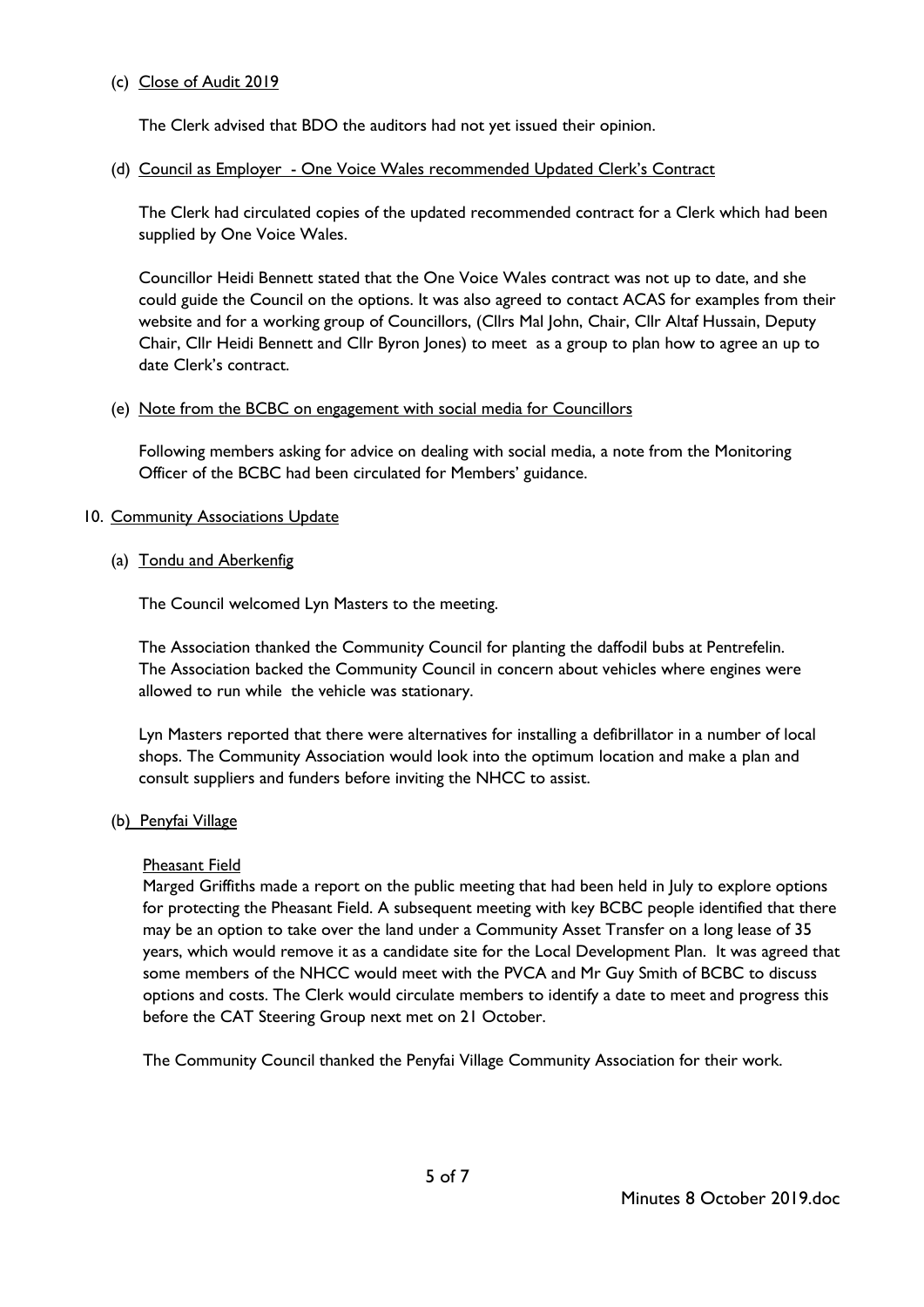# 11. Correspondence

The notes circulated on the incoming correspondence were taken as read by the Council, the correspondence was as follows:

1. Cllr David Fowler

Suggested potential locations for Christmas decorations at the Tondu end of the Community.

2. BCBC

Details of consultation on Shaping Bridgend's Future they were to attend this meeting. People can take part at [www.bridgend.gov.uk/future](http://www.bridgend.gov.uk/future)

3. BCBC

Details of Adult Community Learning programme. Noted.

4. One Voice Wales

Details of training courses for councillors. Noted.

5. One Voice Wales

Links to revised model Financial Regulations. Had been taken to Council in July 2019 and approved.

6. BCBC

Copy of a Protocol for the use of Social media for elected members, for guidance.

7. Bridgend Town Council

Invoice for the emptying of bins at a cost of £80 per week from 7 April to 29 September 2019 £2,080.00 8. One Voice Wales

Examples of updated Clerks Contract and background information. On Agenda for consideration by group. 9. BDO

The External Auditor had not issued an audit opinion for 30 September, so the Council needed to display the Annual return as subject to Audit on the website for 14 days from the end of September (unless the letter arrived before then.)

10. Aberkenfig Allotment Association

Information on the Association's Water Project – they had applied for grants, and would let the Council know progress.

11. Stephen Lucocq – Tree Consultant

Invoice for Woodland tree survey for £830 and copy of the Report.

12. Cllr Alex Marshall

Concerns about pavement parking in Aberkenfig – to be discussed under police matters.

13. Leader BCBC

Clerk forwarded an email to all members about the first Planning Aid Wales event in Maesteg Town Hall on the LDP consultation. NB there is also an event in Cefn Cribbwr that NHCC was invited to, full details had been previously circulated.

14. BCBC

Invoice for bus shelter cleaning for £59.63.

15. Local Government Boundary Commission

Copy of their report.

16. The Tree Surgeons

Invoice for dealing with Knotweed - £720.00

## 12. Planning Committee Report

The Council noted the following planning applications had been notified to the council since the last meeting.

P/19/613/FUL 26 Treharne Drive, Penyfai CF31 4NT P/19/649/FUL 24 Ysbryd y Coed, Penyfai CF31 4GF